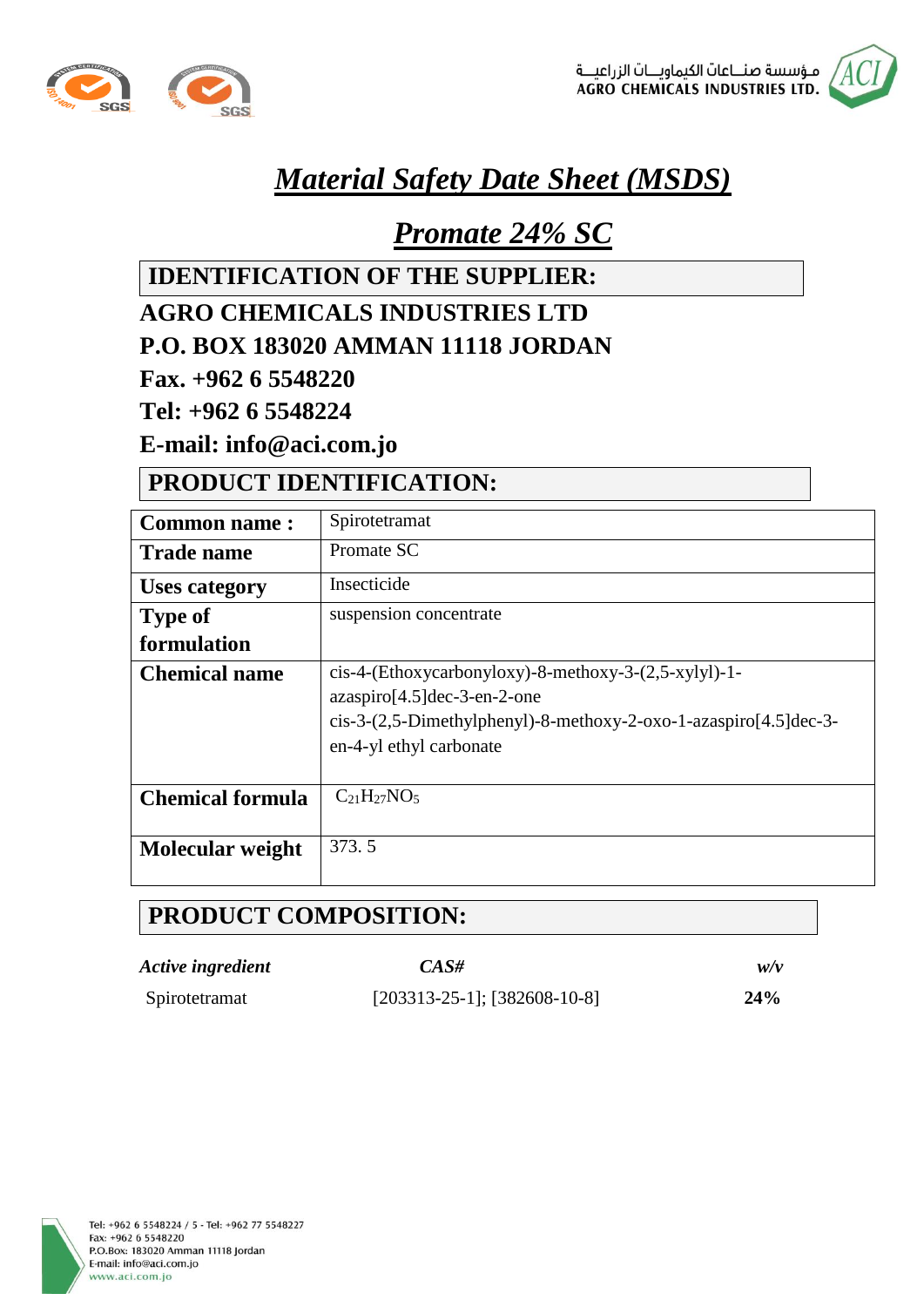



*Inert materials*: up to 1 liter

### **HAZARDS IDENTIFICATION:**

#### **Classification in accordance with regulation HCS 29CFR §1910.1200**

Skin sensitisation: Category 1B Reproductive toxicity: Category 2 Specific target organ toxicity - single exposure: Category 3 **Labelling in accordance with regulation HCS 29CFR §1910.1200**



**Signal word**: Warning

**Hazard statements** May cause an allergic skin reaction. Suspected of damaging fertility or the unborn child. May cause respiratory irritation.

#### **Precautionary statements**

Obtain special instructions before use.

Do not handle until all safety precautions have been read and understood. Wear protective gloves/ protective clothing/ eye protection/ face protection. Avoid breathing mist/ spray.

Use only outdoors or in a well-ventilated area.

Contaminated work clothing should not be allowed out of the workplace.

Call a POISON CENTER/doctor/physician if you feel unwell.

IF ON SKIN: Wash with plenty of water/ soap.

If skin irritation or rash occurs: Get medical advice/ attention.

IF INHALED: Remove person to fresh air and keep comfortable for breathing.

Specific treatment (see supplemental first aid instructions on this label).

Wash contaminated clothing before reuse.

IF exposed or concerned: Get medical advice/ attention.

Store in a well-ventilated place. Keep container tightly closed. Store locked up.

Dispose of contents/container in accordance with local regulation.

**Hazards Not Otherwise Classified (HNOC)**

No physical hazards not otherwise classified.

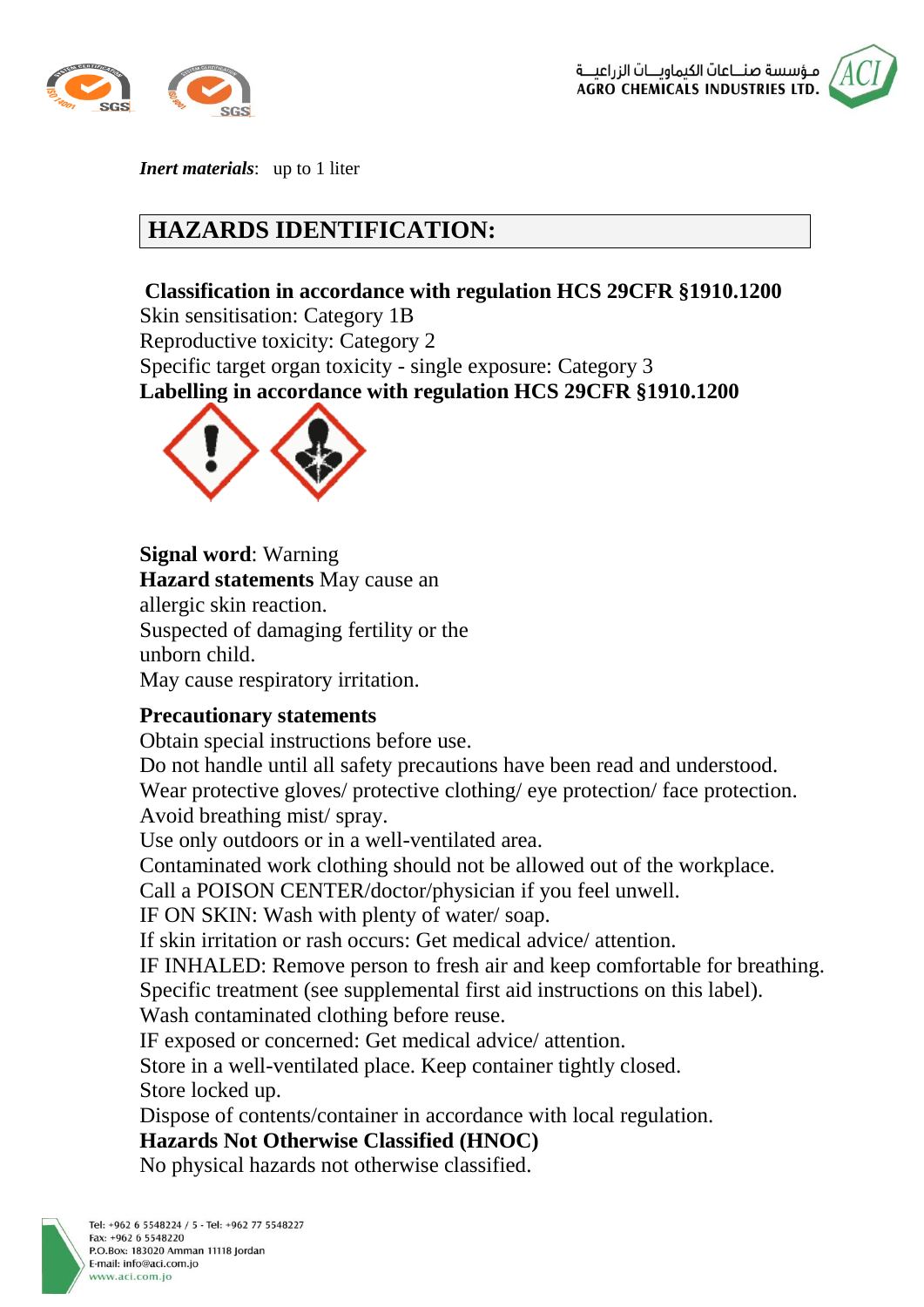



No health hazards not otherwise classified.

## **FIRST-AID MEASURES:**

Description of first aid measures

General adviceWhen possible, have the product container or label with you when calling a poison control center or doctor or going for treatment.

Inhalation Move to fresh air. If person is not breathing, give artificial respiration, preferably mouth-to-mouth if possible. Call a physician or poison control center immediately.

Skin contac tTake off contaminated clothing and shoes immediately. Wash off immediately with plenty of water for at least 15 minutes. Call a physician or poison control center immediately.

Eye contact Hold eye open and rinse slowly and gently with water for 15-20 minutes. Remove contact lenses, if present, after the first 5 minutes, then continue rinsing eye. Call a physician or poison control center immediately.

Ingestion Call a physician or poison control center immediately. Rinse out mouth and give water in small sips to drink. DO NOT induce vomiting unless directed to do so by a physician or poison control center. Never give anything by mouth to an unconscious person. Do not leave victim unattended.

Most important symptoms and effects, both acute and delayed

Symptoms

To date no symptoms are known.

Indication of any immediate medical attention and special treatment needed **Treatment** 

Appropriate supportive and symptomatic treatment as indicated by the patient's condition is recommended. There is no specific antidote

# **ACCIDENTAL RELEASE:**

Personal precautions, protective equipment and emergency procedures **Precautions** 

Keep unauthorized people away. Isolate hazard area. Avoid contact with spilled product or contaminated surfaces.

Methods and materials for containment and cleaning up Methods for cleaning up

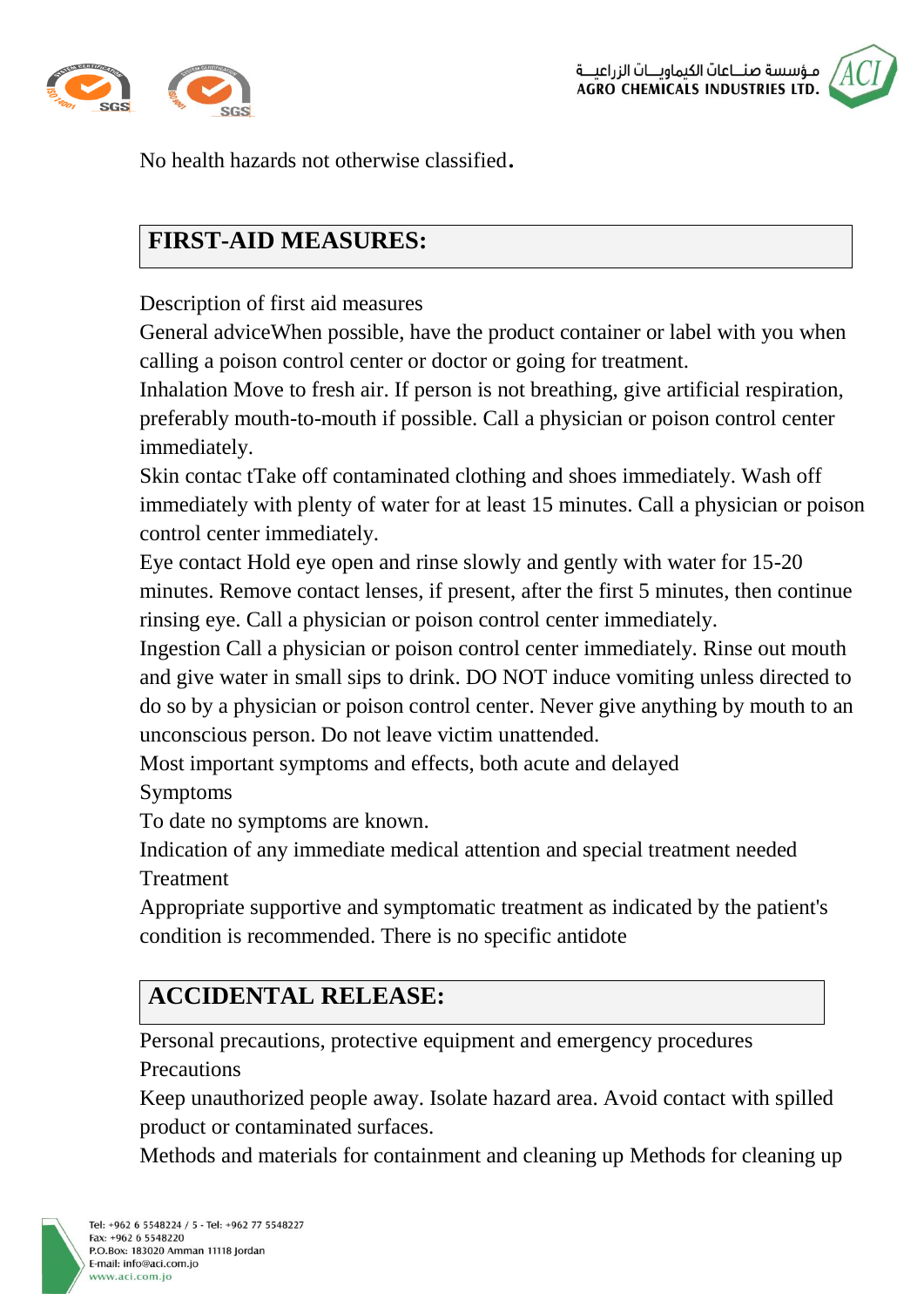



Soak up with inert absorbent material (e.g. sand, silica gel, acid binder, universal binder, sawdust). Collect and transfer the product into a properly labelled and tightly closed container. Clean contaminated floors and objects thoroughly, observing environmental regulations.

Additional advice

Use personal protective equipment. If the product is accidentally spilled, do not allow to enter soil, waterways or waste water canal.

## **HANDLING AND STORAGE**

Precautions for safe handling

Advice on safe handling

Handle and open container in a manner as to prevent spillage. Maintain exposure levels below the exposure limit through the use of general and local exhaust ventilation.

Hygiene measures

Wash hands thoroughly with soap and water after handling and before eating, drinking, chewing gum, using tobacco, using the toilet or applying cosmetics. Remove Personal Protective Equipment (PPE) immediately after handling this product. Before removing gloves clean them with soap and water. Remove soiled clothing immediately and clean thoroughly before using again. Wash thoroughly and put on clean clothing.

Conditions for safe storage, including any incompatibilities

Requirements for storage areas and containers

Store in a cool, dry place and in such a manner as to prevent cross contamination with other crop protection products, fertilizers, food, and feed. Store in original container and out of the reach of children, preferably in a locked storage area.

# **PHYSICAL-CHEMICAL DATA:**

Appearance white to light beige Physical State Liquid Odor weak chalk-like Odour Threshold No data available pH 4.5 Vapor Pressure No data available Vapor Density ( $Air = 1$ ) No data available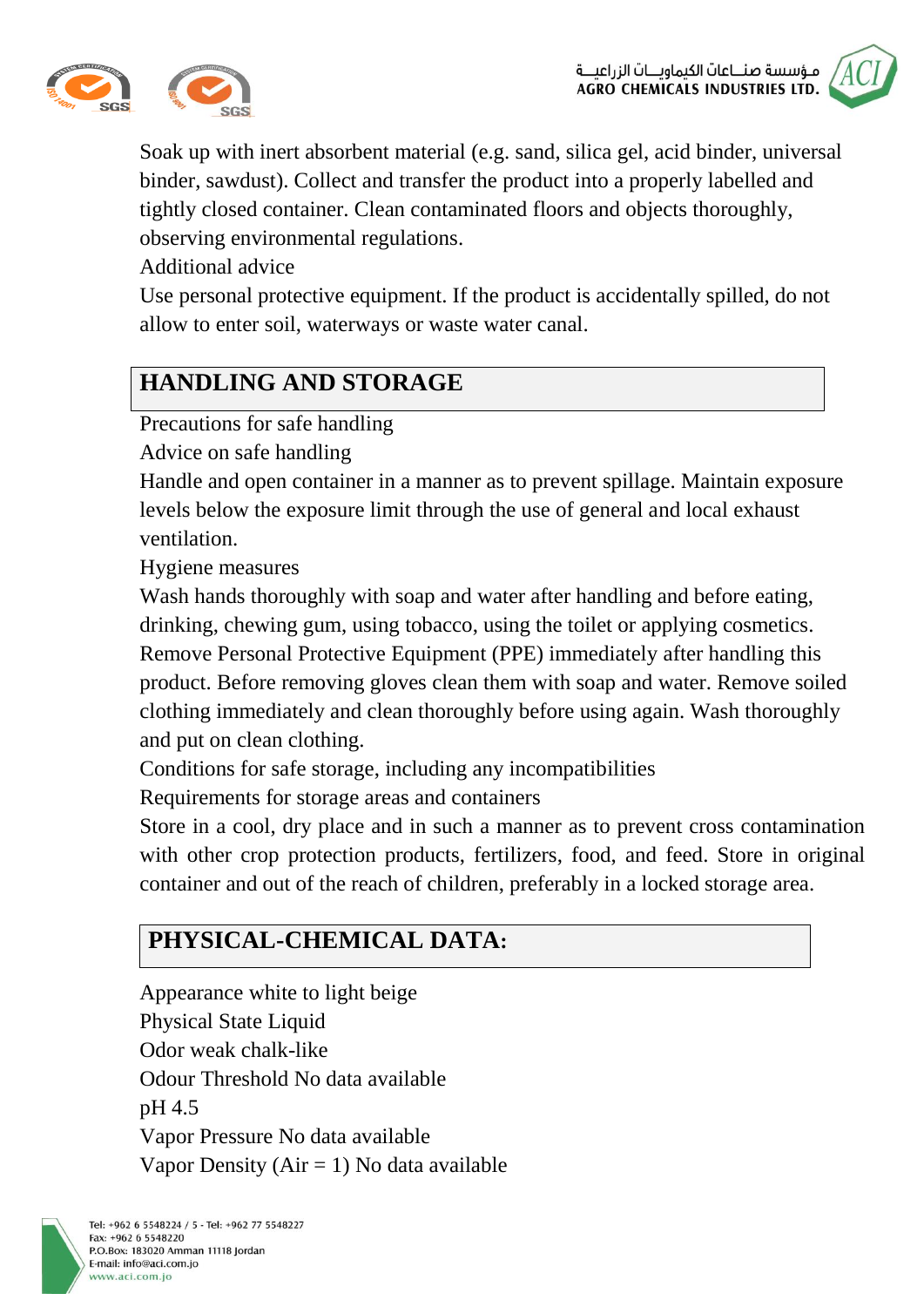



Density 1.07 g/cm<sup>3</sup> at 20  $^{\circ}$ C Evaporation rate No data available Boiling Point No data available Melting / Freezing Point No data available Water solubility dispersible Minimum Ignition Energy Not applicable Decomposition temperature Not applicable Partition coefficient: n-octanol/water No data available Flash point  $> 100 °C$ Auto-ignition temperature No data available Lower explosion limit No data available Upper explosion limit No data available Explosivity Not applicable

## **STABILITY AND REACTIVITY**

Reactivity

Thermal decomposition Not applicable

Chemical stability Stable under normal conditions.

Possibility of hazardous reactions No dangerous reaction known under conditions of normal use.

Conditions to avoid freezing

Incompatible materials No data available

Hazardous decomposition products

No decomposition products expected under normal conditions of use

## **PERSONAL PROTECTION/SAFTETY:**

#### **Control parameters**

| Components    | CAS-No.     | <b>Control parameters</b> | Update | <b>Basis</b> |
|---------------|-------------|---------------------------|--------|--------------|
| Spirotetramat | 203313-25-1 | 1.4 ma/m3<br>(SK-SEN)     |        | OES BCS*     |

\*OES BCS: Internal Bayer AG, Crop Science Division "Occupational Exposure Standard"

Exposure controls Personal protective equipment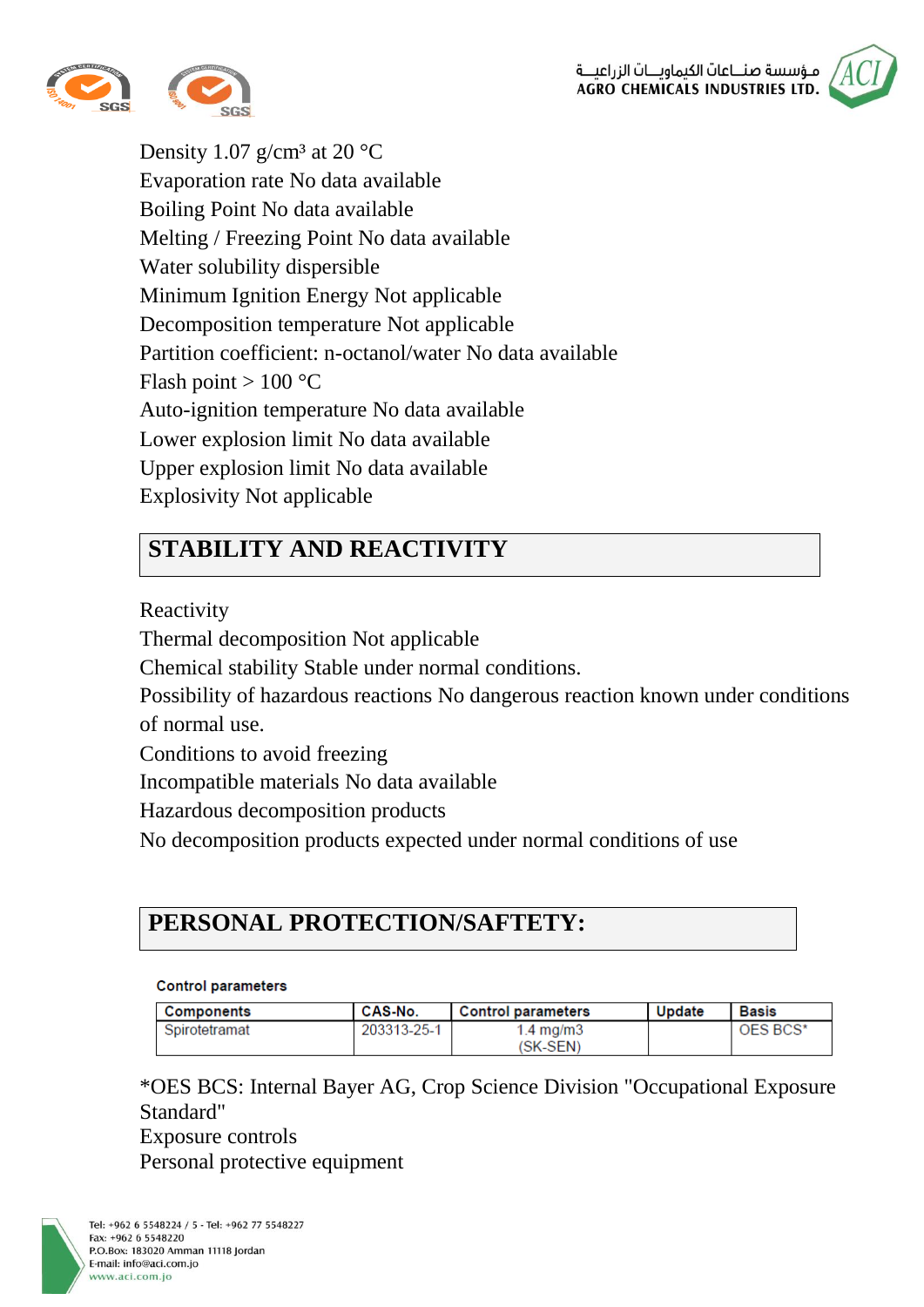



In normal use and handling conditions please refer to the label and/or leaflet. In all other cases the following recommendations would apply. Respiratory protection When respirators are required, select NIOSH approved equipment based on actual or potential airborne concentrations and in accordance with the appropriate regulatory standards and/or industry recommendations. Hand protection Chemical resistant nitrile rubber gloves Eye protection Safety glasses with side-shields Skin and body protection Wear long-sleeved shirt and long pants and shoes plus socks. General protective measures Remove contaminated clothing immediately and dispose of safely. Follow manufacturer's instructions for cleaning/maintaining PPE. If no such instructions for washables, use detergent and warm/tepid water. Keep and wash PPE separately from other laundry.

### **ACUTE TOXICITY (IRRITATION, SENSITISATION ETC.)**

Exposure routes Skin contact, Skin Absorption, Ingestion Immediate Effects Eye May cause mild irritation to eyes. Skin Harmful if absorbed through skin. Ingestion Harmful if swallowed Information on toxicological effects Acute oral toxicity LD50 (female Rat) > 2,000 mg/kg Acute inhalation toxicity LC50 (male/female combined Rat) > 3.0 mg/l Exposure time: 4 h Determined in the form of liquid aerosol. Highest attainable concentration. No deaths Acute dermal toxicity LD50 (male/female combined Rat) > 4,000 mg/kg Skin corrosion/irritation No skin irritation (Rabbit) Serious eye damage/eye irritation Mild eye irritation. (Rabbit) Respiratory or skin Sensitising (Guinea pig) sensitisation Assessment STOT Specific target organ toxicity – repeated exposure Spirotetramat did not cause specific target organ toxicity in experimental animal studies. Assessment mutagenicity

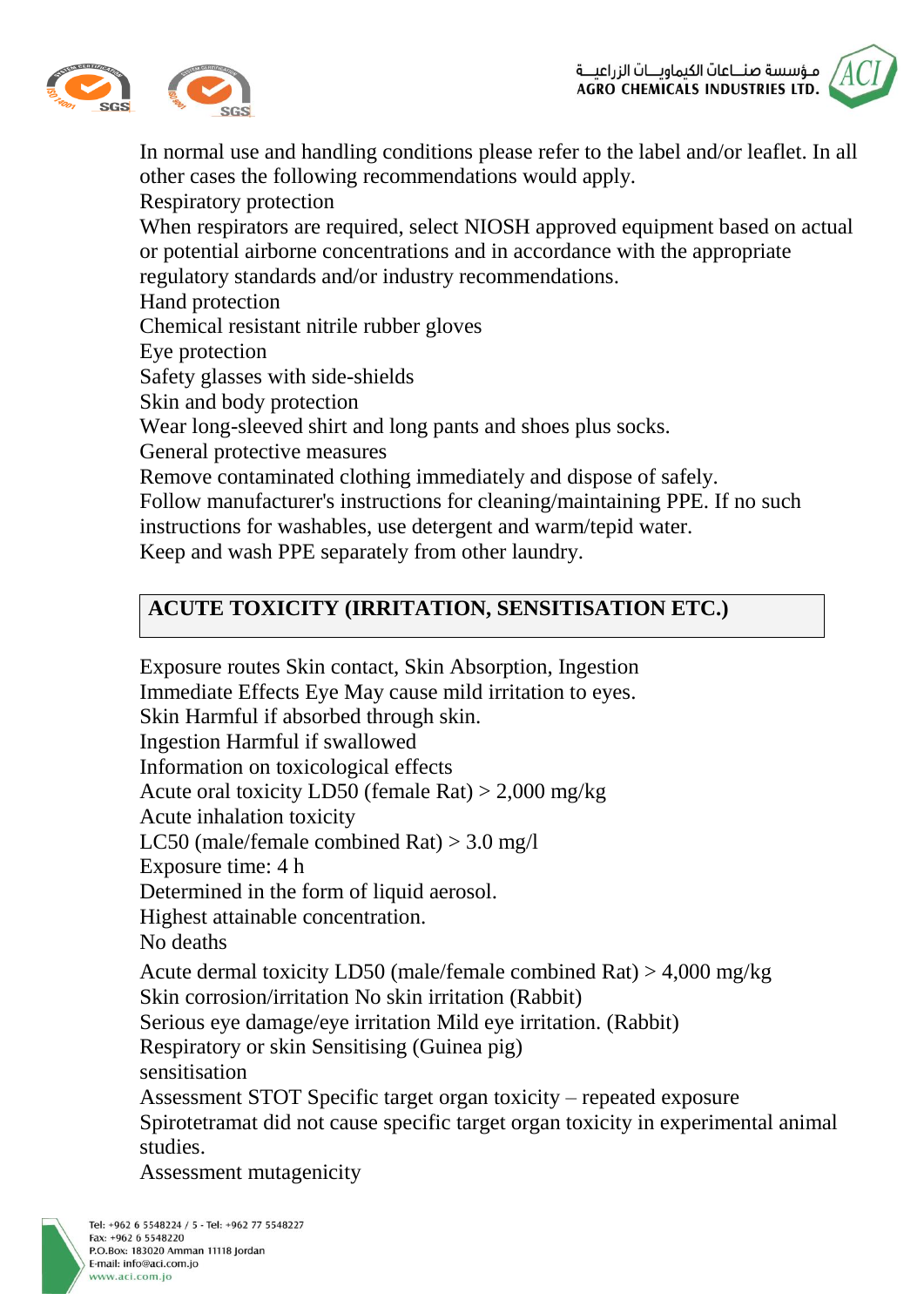



Spirotetramat was not mutagenic or genotoxic based on the overall weight of evidence in a battery of in vitro and in vivo tests.

Assessment carcinogenicity

Spirotetramat was not carcinogenic in lifetime feeding studies in rats and mice.

| <b>ACGIH</b>                          |
|---------------------------------------|
| None.                                 |
| <b>NTP</b>                            |
| None.                                 |
| <b>IARC</b>                           |
| None.                                 |
| <b>OSHA</b>                           |
| None                                  |
| Assessment toxicity to reproduction   |
| Spirotetramat caused male reproduc    |
| in the rat at very high experimental  |
| fertility in mice and dogs. The repro |
| to an overwhelmed elimination capa    |
| for this effect cannot be achieved ev |
| Assessment developmental toxicity     |
| Spirotetramat caused developmental    |
| Spirotetramat caused a delayed foeta  |

Spirotetramat caused male reproductive toxicity in the presence of general toxicity in the rat at very high experimental dose levels. There were no effects on male fertility in mice and dogs. The reproductive toxicity seen with Spirotetramat is due to an overwhelmed elimination capacity at high doses. The high dose levels needed for this effect cannot be achieved even in a worst case exposure scenario.

Spirotetramat caused developmental toxicity only at dose levels toxic to the dams. Spirotetramat caused a delayed foetal growth, an increased incidence of variations. Further information

Only acute toxicity studies have been performed on the formulated product. The non-acute information pertains to the active ingredient(s).

## **ECOLOGICAL INFORMATION: -**

Toxicity to fish LC50 (Lepomis macrochirus (Bluegill sunfish)) 2.20 mg/l Exposure time: 96 h The value mentioned relates to the active ingredient spirotetramat Toxicity to aquatic invertebrates EC50 (Daphnia magna (Water flea)) > 42.7 mg/l Exposure time: 48 h The value mentioned relates to the active ingredient spirotetramat EC50 (Chironomus riparius (non-biting midge)) 0.46 mg/l Exposure time: 28 d The value mentioned relates to the active ingredient spirotetramat. NOEC (Chironomus riparius (non-biting midge)) 0.1 mg/l Exposure time: 28 d The value mentioned relates to the active ingredient spirotetramat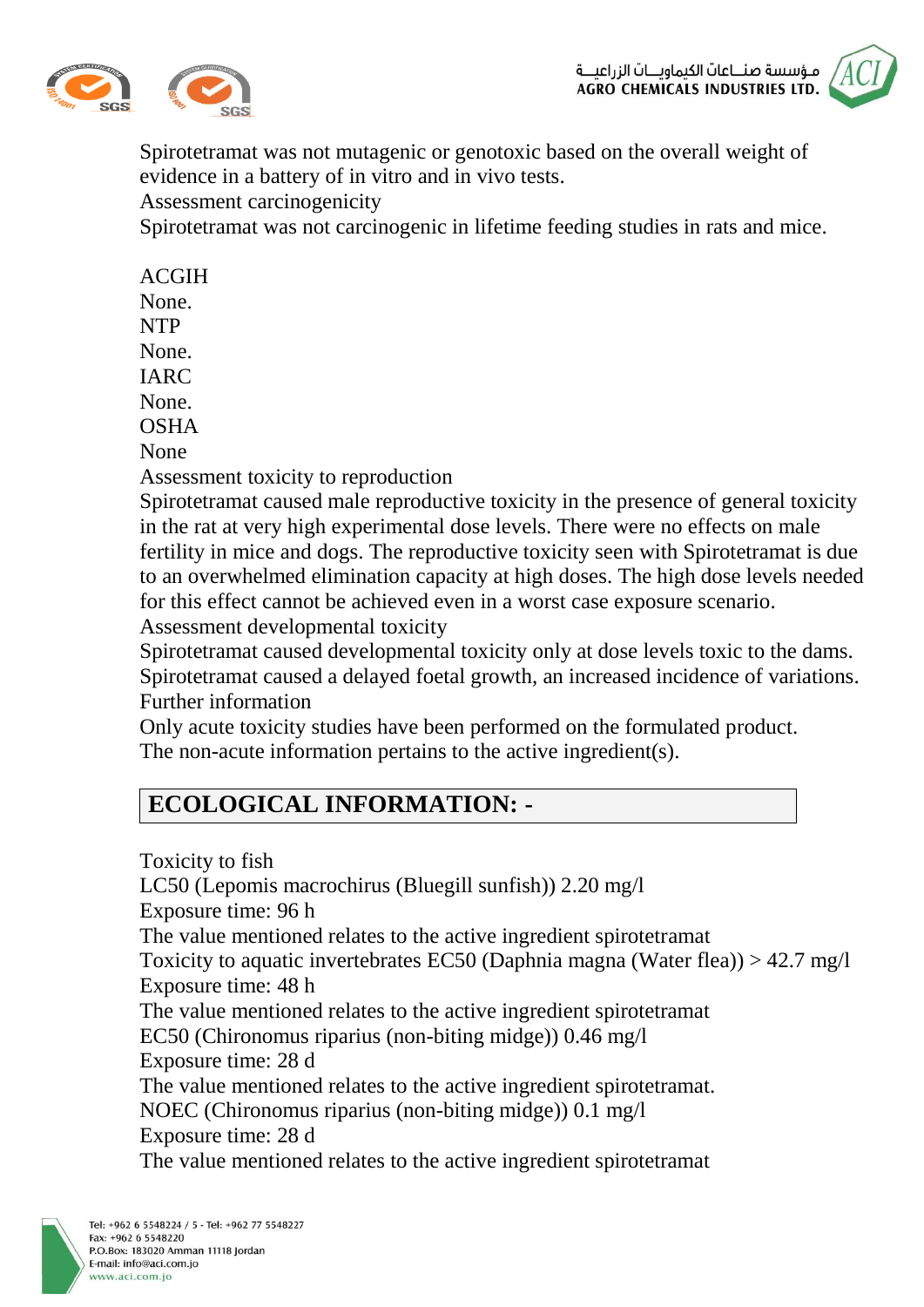



Toxicity to aquatic plants IC50 (Raphidocelis subcapitata (freshwater green alga)) 8.15 mg/l Growth rate; Exposure time: 72 h The value mentioned relates to the active ingredient spirotetramat. Biodegradability Spirotetramat: Not rapidly biodegradable Koc Spirotetramat: Koc: 289 Bioaccumulation Spirotetramat: Does not bioaccumulate. Mobility in soil Spirotetramat: Moderately mobile in soils Environmental precautions Do not apply directly to water, to areas where surface water is present or to intertidal areas below the mean high water mark. Do not allow to get into surface water, drains and ground water. Do not apply when weather conditions favor runoff or drift. Drift and runoff from treated areas may be hazardous to aquatic organisms in

adjacent sites. Do not contaminate surface or ground water by cleaning equipment or disposal of

wastes, including equipment wash water.

Apply this product as specified on the label.

Do not apply this product or allow it to drift to blooming crops or weeds if bees are visiting the treatment area.

# **DISPOSAL CONSIDERATIONS:**

Waste treatment methods

Product

Dispose in accordance with all local, state/provincial and federal regulations. Improper disposal of excess pesticide, spray mixture, or rinsate is a violation of Federal Law.

If these wastes cannot be disposed of by use according to label instructions, contact your State Pesticide or Environmental Control Agency, or the Hazardous Waste representative at the nearest EPA Regional Office for guidance.

Contaminated packaging

Follow advice on product label and/or leaflet.

Do not re-use empty containers.

Triple rinse containers.